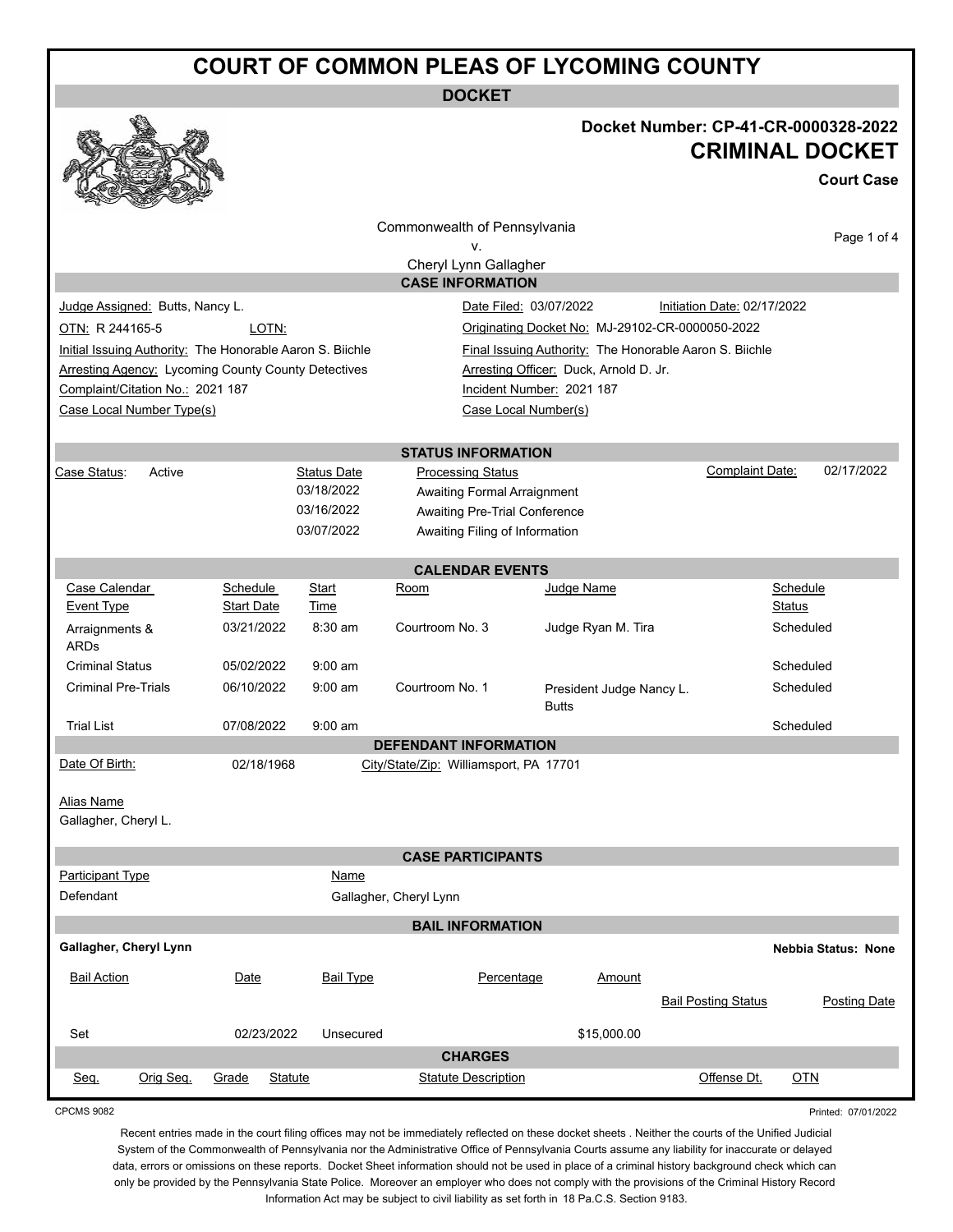**DOCKET**

#### **Docket Number: CP-41-CR-0000328-2022 CRIMINAL DOCKET**

**Court Case**

|                                                                                                                                        |                                                                                                      |                                                                              |                                                    |                                                                                                                                                                                                                               |                                                                                                    | ouur case         |  |  |
|----------------------------------------------------------------------------------------------------------------------------------------|------------------------------------------------------------------------------------------------------|------------------------------------------------------------------------------|----------------------------------------------------|-------------------------------------------------------------------------------------------------------------------------------------------------------------------------------------------------------------------------------|----------------------------------------------------------------------------------------------------|-------------------|--|--|
|                                                                                                                                        |                                                                                                      |                                                                              |                                                    | Commonwealth of Pennsylvania                                                                                                                                                                                                  |                                                                                                    |                   |  |  |
| Page 2 of 4<br>٧.                                                                                                                      |                                                                                                      |                                                                              |                                                    |                                                                                                                                                                                                                               |                                                                                                    |                   |  |  |
|                                                                                                                                        | Cheryl Lynn Gallagher                                                                                |                                                                              |                                                    |                                                                                                                                                                                                                               |                                                                                                    |                   |  |  |
|                                                                                                                                        |                                                                                                      |                                                                              |                                                    | <b>CHARGES</b>                                                                                                                                                                                                                |                                                                                                    |                   |  |  |
| Seq.                                                                                                                                   | Orig Seq.                                                                                            | Grade                                                                        | <b>Statute</b>                                     | <b>Statute Description</b>                                                                                                                                                                                                    | Offense Dt.                                                                                        | $OTN$             |  |  |
| 1                                                                                                                                      | 1                                                                                                    | F3                                                                           | 18 § 3921 §§ B                                     | Theft By Unlaw Taking-Immovable Prop                                                                                                                                                                                          | 08/01/2020                                                                                         | R 244165-5        |  |  |
| 2                                                                                                                                      | 2                                                                                                    | F <sub>3</sub>                                                               | 18 § 3922 §§ A1                                    | Theft By Decep-False Impression                                                                                                                                                                                               | 08/01/2020                                                                                         | R 244165-5        |  |  |
| 3                                                                                                                                      | 3                                                                                                    | F3                                                                           | 18 § 4106 §§ A1II                                  | Access Device Issd to Another Who Did Not<br>Auth Use                                                                                                                                                                         | 08/01/2020                                                                                         | R 244165-5        |  |  |
| 4                                                                                                                                      | 4                                                                                                    | F3                                                                           | 18 § 4106 §§ A1IV                                  | Other Reason Access Device Is Unauth By<br><b>Issuer</b>                                                                                                                                                                      | 08/01/2020                                                                                         | R 244165-5        |  |  |
| 5                                                                                                                                      | 5                                                                                                    | F <sub>3</sub>                                                               | 18 § 4120 §§ A                                     | <b>Identity Theft</b>                                                                                                                                                                                                         | 08/01/2020                                                                                         | R 244165-5        |  |  |
|                                                                                                                                        |                                                                                                      |                                                                              |                                                    | <b>DISPOSITION SENTENCING/PENALTIES</b>                                                                                                                                                                                       |                                                                                                    |                   |  |  |
| Disposition<br>Case Event<br>Sequence/Description<br>Sentencing Judge<br>Sentence/Diversion Program Type<br><b>Sentence Conditions</b> |                                                                                                      |                                                                              |                                                    | <b>Disposition Date</b><br>Offense Disposition<br>Sentence Date<br><b>Incarceration/Diversionary Period</b>                                                                                                                   | <b>Final Disposition</b><br>Grade<br>Section<br><b>Credit For Time Served</b><br><b>Start Date</b> |                   |  |  |
|                                                                                                                                        | <b>Waived for Court (Lower Court)</b>                                                                |                                                                              | Defendant Was Present                              |                                                                                                                                                                                                                               |                                                                                                    |                   |  |  |
|                                                                                                                                        | Lower Court Disposition                                                                              |                                                                              |                                                    | 03/03/2022                                                                                                                                                                                                                    | Not Final                                                                                          |                   |  |  |
|                                                                                                                                        | 1 / Theft By Unlaw Taking-Immovable Prop                                                             |                                                                              |                                                    | Waived for Court (Lower Court)                                                                                                                                                                                                | F3                                                                                                 | 18 § 3921 §§ B    |  |  |
| 2 / Theft By Decep-False Impression                                                                                                    |                                                                                                      |                                                                              |                                                    | Waived for Court (Lower Court)                                                                                                                                                                                                | F3                                                                                                 | 18 § 3922 §§ A1   |  |  |
|                                                                                                                                        |                                                                                                      |                                                                              | 3 / Access Device Issd to Another Who Did Not Auth | Waived for Court (Lower Court)                                                                                                                                                                                                | F3                                                                                                 | 18 § 4106 §§ A1II |  |  |
| Use                                                                                                                                    |                                                                                                      |                                                                              | 4 / Other Reason Access Device Is Unauth By Issuer | Waived for Court (Lower Court)                                                                                                                                                                                                | F3                                                                                                 | 18 § 4106 §§ A1IV |  |  |
|                                                                                                                                        | 5 / Identity Theft                                                                                   |                                                                              |                                                    | Waived for Court (Lower Court)                                                                                                                                                                                                | F <sub>3</sub>                                                                                     | 18 § 4120 §§ A    |  |  |
|                                                                                                                                        | <b>COMMONWEALTH INFORMATION</b>                                                                      |                                                                              |                                                    | <b>ATTORNEY INFORMATION</b>                                                                                                                                                                                                   |                                                                                                    |                   |  |  |
| Name:<br>Address:                                                                                                                      | Supreme Court No:<br>Phone Number(s):<br>570-327-2314<br>Lycoming County Courthouse<br>48 W Third St | Martin Lewis Wade<br><b>Assistant District Attorney</b><br>310587<br>(Phone) |                                                    | <b>Tyler Scott Calkins</b><br>Name:<br><b>Public Defender</b><br>328274<br>Supreme Court No:<br>Active<br>Rep. Status:<br>Phone Number(s):<br>570-327-2367<br>(Phone)<br>Address:<br>Lycoming County Public Defender's Office |                                                                                                    |                   |  |  |
| Williamsport, PA 17701<br>48 W Third St<br>Williamsport, PA 17701<br>Representing: Gallagher, Cheryl Lynn                              |                                                                                                      |                                                                              |                                                    |                                                                                                                                                                                                                               |                                                                                                    |                   |  |  |
| Sequence Number                                                                                                                        |                                                                                                      |                                                                              | <b>CP Filed Date</b>                               | <b>ENTRIES</b><br>Document Date<br>Filed By                                                                                                                                                                                   |                                                                                                    |                   |  |  |
|                                                                                                                                        |                                                                                                      |                                                                              |                                                    |                                                                                                                                                                                                                               |                                                                                                    |                   |  |  |

CPCMS 9082

Printed: 07/01/2022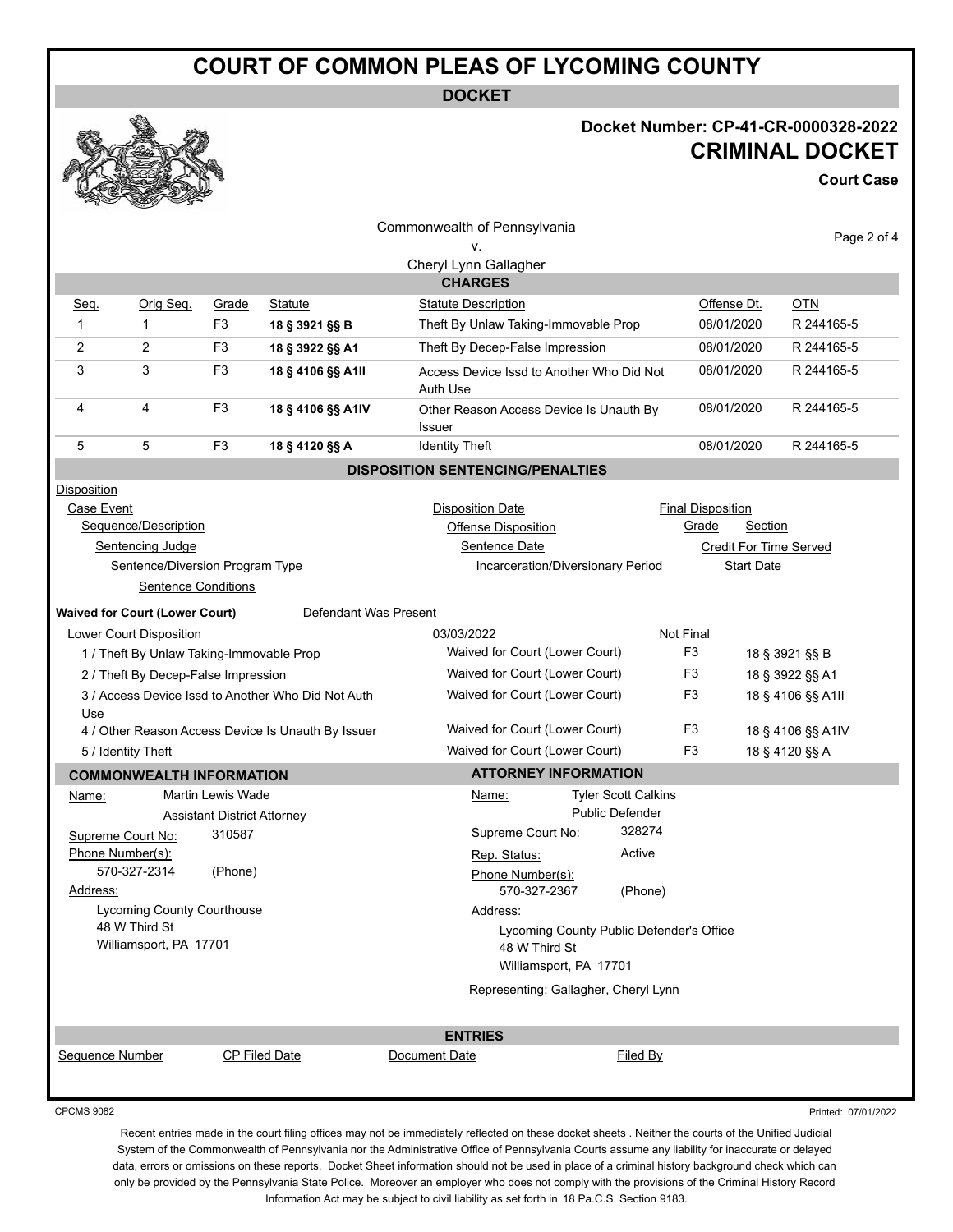**DOCKET**

| Commonwealth of Pennsylvania<br>Page 3 of 4<br>۷.<br>Cheryl Lynn Gallagher<br><b>ENTRIES</b><br>Sequence Number<br><b>CP Filed Date</b><br>Document Date<br>Filed By<br>Biichle, Aaron S.<br>02/23/2022<br>Bail Set - Gallagher, Cheryl Lynn<br>03/07/2022<br>$\mathbf{1}$<br>Court of Common Pleas - Lycoming<br>County<br>Original Papers Received from Lower Court<br>Wade, Martin Lewis<br>Served<br>eService<br>03/07/2022<br>03/07/2022<br>MDJ-29-1-02<br>3<br><b>Confidential Information Form</b><br>Calkins, Tyler Scott<br>eService<br>Served<br>03/07/2022<br>Wade, Martin Lewis<br>eService<br>Served<br>03/07/2022<br>03/10/2022<br>Calkins, Tyler Scott<br>1<br>Entry of Appearance<br>Wade, Martin Lewis<br>Served<br>eService<br>03/11/2022<br>$\overline{2}$<br>03/10/2022<br>Calkins, Tyler Scott<br>Informal Request for Pre-Trial Discovery and Inspection<br>Wade, Martin Lewis<br>eService<br>Served<br>03/11/2022<br>03/16/2022<br>3<br>Calkins, Tyler Scott<br>Appearance and Waiver of Arraignment<br>Wade, Martin Lewis<br>Served<br>eService<br>03/16/2022<br>03/18/2022<br>Commonwealth of Pennsylvania<br>1<br><b>Information Filed</b><br>Calkins, Tyler Scott<br>Served<br>03/18/2022<br>eService<br>Wade, Martin Lewis<br>eService<br>Served<br>03/18/2022<br>03/29/2022<br>Tira, Ryan M.<br>1<br>Order Scheduling Status Conference |  |  | Docket Number: CP-41-CR-0000328-2022<br><b>CRIMINAL DOCKET</b><br><b>Court Case</b> |
|----------------------------------------------------------------------------------------------------------------------------------------------------------------------------------------------------------------------------------------------------------------------------------------------------------------------------------------------------------------------------------------------------------------------------------------------------------------------------------------------------------------------------------------------------------------------------------------------------------------------------------------------------------------------------------------------------------------------------------------------------------------------------------------------------------------------------------------------------------------------------------------------------------------------------------------------------------------------------------------------------------------------------------------------------------------------------------------------------------------------------------------------------------------------------------------------------------------------------------------------------------------------------------------------------------------------------------------------------------------------|--|--|-------------------------------------------------------------------------------------|
|                                                                                                                                                                                                                                                                                                                                                                                                                                                                                                                                                                                                                                                                                                                                                                                                                                                                                                                                                                                                                                                                                                                                                                                                                                                                                                                                                                      |  |  |                                                                                     |
|                                                                                                                                                                                                                                                                                                                                                                                                                                                                                                                                                                                                                                                                                                                                                                                                                                                                                                                                                                                                                                                                                                                                                                                                                                                                                                                                                                      |  |  |                                                                                     |
|                                                                                                                                                                                                                                                                                                                                                                                                                                                                                                                                                                                                                                                                                                                                                                                                                                                                                                                                                                                                                                                                                                                                                                                                                                                                                                                                                                      |  |  |                                                                                     |
|                                                                                                                                                                                                                                                                                                                                                                                                                                                                                                                                                                                                                                                                                                                                                                                                                                                                                                                                                                                                                                                                                                                                                                                                                                                                                                                                                                      |  |  |                                                                                     |
|                                                                                                                                                                                                                                                                                                                                                                                                                                                                                                                                                                                                                                                                                                                                                                                                                                                                                                                                                                                                                                                                                                                                                                                                                                                                                                                                                                      |  |  |                                                                                     |
|                                                                                                                                                                                                                                                                                                                                                                                                                                                                                                                                                                                                                                                                                                                                                                                                                                                                                                                                                                                                                                                                                                                                                                                                                                                                                                                                                                      |  |  |                                                                                     |
|                                                                                                                                                                                                                                                                                                                                                                                                                                                                                                                                                                                                                                                                                                                                                                                                                                                                                                                                                                                                                                                                                                                                                                                                                                                                                                                                                                      |  |  |                                                                                     |
|                                                                                                                                                                                                                                                                                                                                                                                                                                                                                                                                                                                                                                                                                                                                                                                                                                                                                                                                                                                                                                                                                                                                                                                                                                                                                                                                                                      |  |  |                                                                                     |
|                                                                                                                                                                                                                                                                                                                                                                                                                                                                                                                                                                                                                                                                                                                                                                                                                                                                                                                                                                                                                                                                                                                                                                                                                                                                                                                                                                      |  |  |                                                                                     |
|                                                                                                                                                                                                                                                                                                                                                                                                                                                                                                                                                                                                                                                                                                                                                                                                                                                                                                                                                                                                                                                                                                                                                                                                                                                                                                                                                                      |  |  |                                                                                     |
|                                                                                                                                                                                                                                                                                                                                                                                                                                                                                                                                                                                                                                                                                                                                                                                                                                                                                                                                                                                                                                                                                                                                                                                                                                                                                                                                                                      |  |  |                                                                                     |
|                                                                                                                                                                                                                                                                                                                                                                                                                                                                                                                                                                                                                                                                                                                                                                                                                                                                                                                                                                                                                                                                                                                                                                                                                                                                                                                                                                      |  |  |                                                                                     |
|                                                                                                                                                                                                                                                                                                                                                                                                                                                                                                                                                                                                                                                                                                                                                                                                                                                                                                                                                                                                                                                                                                                                                                                                                                                                                                                                                                      |  |  |                                                                                     |
|                                                                                                                                                                                                                                                                                                                                                                                                                                                                                                                                                                                                                                                                                                                                                                                                                                                                                                                                                                                                                                                                                                                                                                                                                                                                                                                                                                      |  |  |                                                                                     |
|                                                                                                                                                                                                                                                                                                                                                                                                                                                                                                                                                                                                                                                                                                                                                                                                                                                                                                                                                                                                                                                                                                                                                                                                                                                                                                                                                                      |  |  |                                                                                     |
|                                                                                                                                                                                                                                                                                                                                                                                                                                                                                                                                                                                                                                                                                                                                                                                                                                                                                                                                                                                                                                                                                                                                                                                                                                                                                                                                                                      |  |  |                                                                                     |
|                                                                                                                                                                                                                                                                                                                                                                                                                                                                                                                                                                                                                                                                                                                                                                                                                                                                                                                                                                                                                                                                                                                                                                                                                                                                                                                                                                      |  |  |                                                                                     |
|                                                                                                                                                                                                                                                                                                                                                                                                                                                                                                                                                                                                                                                                                                                                                                                                                                                                                                                                                                                                                                                                                                                                                                                                                                                                                                                                                                      |  |  |                                                                                     |
|                                                                                                                                                                                                                                                                                                                                                                                                                                                                                                                                                                                                                                                                                                                                                                                                                                                                                                                                                                                                                                                                                                                                                                                                                                                                                                                                                                      |  |  |                                                                                     |
|                                                                                                                                                                                                                                                                                                                                                                                                                                                                                                                                                                                                                                                                                                                                                                                                                                                                                                                                                                                                                                                                                                                                                                                                                                                                                                                                                                      |  |  |                                                                                     |
|                                                                                                                                                                                                                                                                                                                                                                                                                                                                                                                                                                                                                                                                                                                                                                                                                                                                                                                                                                                                                                                                                                                                                                                                                                                                                                                                                                      |  |  |                                                                                     |
|                                                                                                                                                                                                                                                                                                                                                                                                                                                                                                                                                                                                                                                                                                                                                                                                                                                                                                                                                                                                                                                                                                                                                                                                                                                                                                                                                                      |  |  |                                                                                     |
|                                                                                                                                                                                                                                                                                                                                                                                                                                                                                                                                                                                                                                                                                                                                                                                                                                                                                                                                                                                                                                                                                                                                                                                                                                                                                                                                                                      |  |  |                                                                                     |
|                                                                                                                                                                                                                                                                                                                                                                                                                                                                                                                                                                                                                                                                                                                                                                                                                                                                                                                                                                                                                                                                                                                                                                                                                                                                                                                                                                      |  |  |                                                                                     |
|                                                                                                                                                                                                                                                                                                                                                                                                                                                                                                                                                                                                                                                                                                                                                                                                                                                                                                                                                                                                                                                                                                                                                                                                                                                                                                                                                                      |  |  |                                                                                     |
|                                                                                                                                                                                                                                                                                                                                                                                                                                                                                                                                                                                                                                                                                                                                                                                                                                                                                                                                                                                                                                                                                                                                                                                                                                                                                                                                                                      |  |  |                                                                                     |
|                                                                                                                                                                                                                                                                                                                                                                                                                                                                                                                                                                                                                                                                                                                                                                                                                                                                                                                                                                                                                                                                                                                                                                                                                                                                                                                                                                      |  |  |                                                                                     |
|                                                                                                                                                                                                                                                                                                                                                                                                                                                                                                                                                                                                                                                                                                                                                                                                                                                                                                                                                                                                                                                                                                                                                                                                                                                                                                                                                                      |  |  |                                                                                     |
|                                                                                                                                                                                                                                                                                                                                                                                                                                                                                                                                                                                                                                                                                                                                                                                                                                                                                                                                                                                                                                                                                                                                                                                                                                                                                                                                                                      |  |  |                                                                                     |
|                                                                                                                                                                                                                                                                                                                                                                                                                                                                                                                                                                                                                                                                                                                                                                                                                                                                                                                                                                                                                                                                                                                                                                                                                                                                                                                                                                      |  |  |                                                                                     |
|                                                                                                                                                                                                                                                                                                                                                                                                                                                                                                                                                                                                                                                                                                                                                                                                                                                                                                                                                                                                                                                                                                                                                                                                                                                                                                                                                                      |  |  |                                                                                     |
|                                                                                                                                                                                                                                                                                                                                                                                                                                                                                                                                                                                                                                                                                                                                                                                                                                                                                                                                                                                                                                                                                                                                                                                                                                                                                                                                                                      |  |  |                                                                                     |
|                                                                                                                                                                                                                                                                                                                                                                                                                                                                                                                                                                                                                                                                                                                                                                                                                                                                                                                                                                                                                                                                                                                                                                                                                                                                                                                                                                      |  |  |                                                                                     |
|                                                                                                                                                                                                                                                                                                                                                                                                                                                                                                                                                                                                                                                                                                                                                                                                                                                                                                                                                                                                                                                                                                                                                                                                                                                                                                                                                                      |  |  |                                                                                     |
|                                                                                                                                                                                                                                                                                                                                                                                                                                                                                                                                                                                                                                                                                                                                                                                                                                                                                                                                                                                                                                                                                                                                                                                                                                                                                                                                                                      |  |  |                                                                                     |
|                                                                                                                                                                                                                                                                                                                                                                                                                                                                                                                                                                                                                                                                                                                                                                                                                                                                                                                                                                                                                                                                                                                                                                                                                                                                                                                                                                      |  |  |                                                                                     |

CPCMS 9082

Printed: 07/01/2022